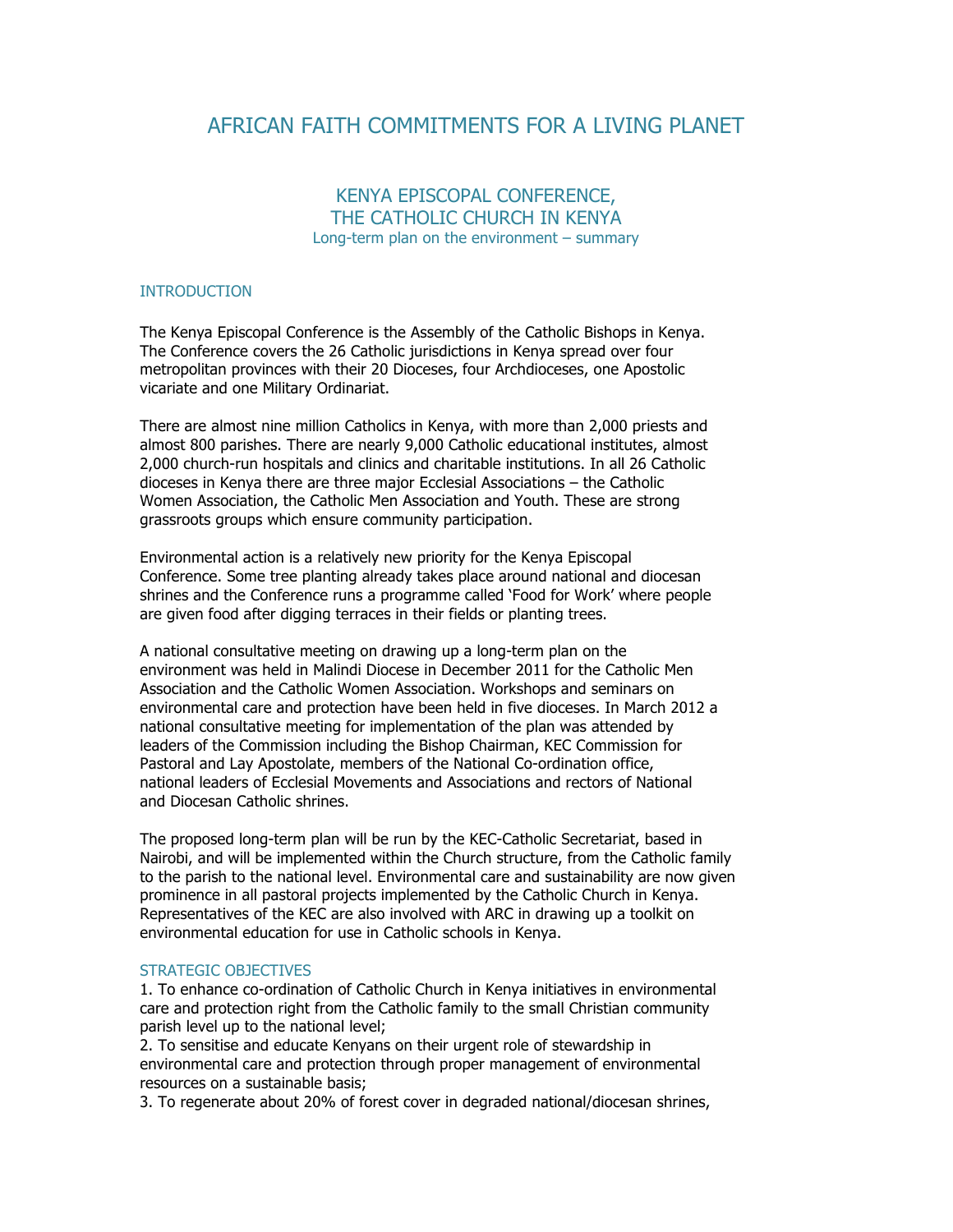church compounds and church institutions land in the country, emphasising water conserving trees around water sources. This will benefit nature and the Kenyan population as a whole as they enjoy and experience God's presence in a wellmanaged environment;

4. To develop sustainable land and water management projects challenging adults, youth and children to cherish environmental care and protection;

5. To develop environmentally friendly sources of energy;

6. To build partnership with other like-minded organisations in Kenya and provide opportunities for exchange programmes.

## PROPOSED PROJECT ACTIVITIES

• Awareness and education on environmental stewardship based on Catholic social teaching, targeting clergy and religious, seminarians, catechists, Catholic women, men and youth associations;

• Launch of Bishops' pastoral letter on environmental care and protection to every diocese; Development of educational modules and workshops; Sunday sermons by pastors; Use of print and electronic media in promoting environmental care and protection through posters, church magazines and church radio programmes;

• Engagement of stakeholders and church-owned institutions/land: targeting shrines, diocese, parishes, Catholic schools, pastoral centres, retreat centres and church owned pieces of land;

• Supporting the institutions to love and protect their living and working environment in a way that is consistent with their faith; Competitions on environment-related activities; incorporate education on environmental care and protection in Catholic primary sponsored schools and train primary school teachers in environmental care and protection.

# TREE PLANTING, FARMING & AGRICULTURE

• Plant around one million trees in the 26 Catholic dioceses of Kenya, from November 12 to December 14;

• Develop 29 tree nurseries – one in each of the dioceses and one in each of the three sample shrines. Diocesan tree nurseries will be managed throughout the project period using part of the proceeds from selling seedlings by men's, women's and youth groups managing diocesan tree nurseries;

• Develop seedbeds for indigenous vegetables; identify and give training to men, women and youth groups on tree nursery development; visit a governmental and a non-governmental tree planting and agroforestry project;

• Purchase 29 water tanks for rain water harvesting for diocesan tree nurseries;

• Purchase seedlings and plant an average of 300,000 trees in three shrines.

## LAUNCH OF SUSTAINABLE STRATEGY AWARD

• Launch a Catholic Environmental Day with each Catholic to plant at least one tree before the onset of the annual rains.

In June 2012, the Kenya Episcopal Conference published a Pastoral letter to all Catholics in Kenya supporting the long-term plan. It said "faith commitment to a living planet is a Catholic commitment to the care of God's creation" and spoke of "the need to integrate the practice with our faith through Christian songs, poems, drama and homilies to promote care of the environment as a Christian obligation and priorities". It invites all Catholics to "prioritise their engagement with environmental care as a way of appreciating and advancing the creative mission of God whose image we bear. Through our Catholic institutions, schools, parishes, retreat centres, pastoral centres, shrines and church-owned land, we are committed to realise this dream of building a healthy society, healthy earth and healthy Church".